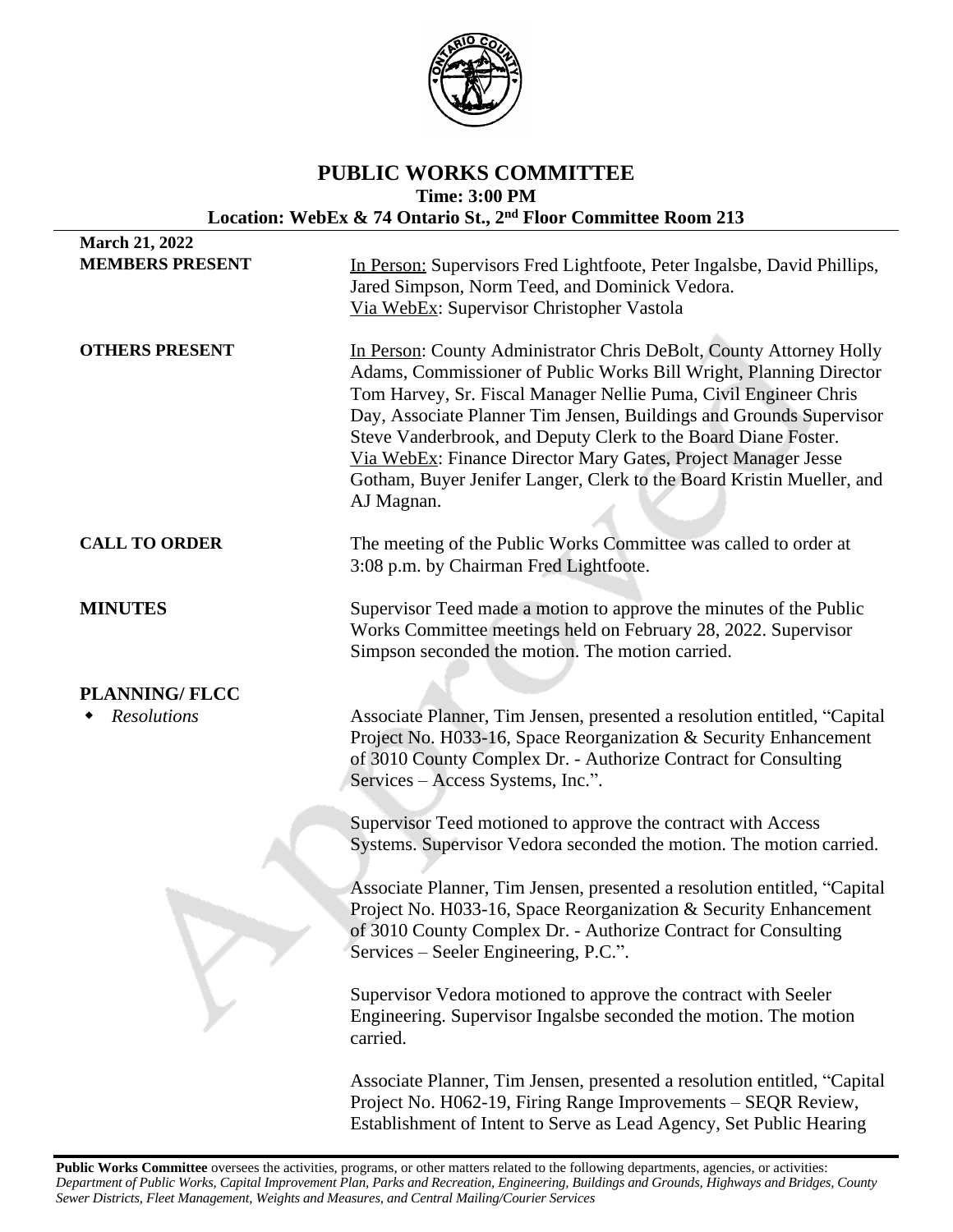*Capital Project Payments* Date". Supervisor Ingalsbe motioned to declare intent of lead agency and set a public hearing. Supervisor Phillips seconded the motion. The motion carried. Mr. Jensen sent the committee the draft storage study earlier in the day. He asked committee to review it and bring any questions or concerns to next committee meeting. Supervisor Lightfoote asked if there were any questions or concerns regarding the capital project payments as presented. Hearing none. Supervisor Teed motioned to approve the capital project payments as presented, seconded by Supervisor Vedora. The motion carried. Mr. Harvey provided the committee with a brief update on change orders for the nursing project. He will send the spreadsheet to committee shortly. **EXECUTIVE SESSION** At 3:20 PM, Supervisor Lightfoote made the motion, seconded by Supervisor Teed, to go into executive session regarding discussion on the proposed acquisition, sale or lease of real property or the proposed acquisition of securities, or sale or exchange of securities held by such public body but only when publicity would substantially affect the value thereof; motion carried. At 3:27 PM, Supervisor Ingalsbe made the motion, seconded by Supervisor Phillips, to leave executive session; motion carried. **PUBLIC WORKS CAPITAL PROJECTS** *Capital Project Payments* Supervisor Lightfoote asked if there were any questions or concerns regarding the capital project payments as presented. Hearing none. Supervisor Vedora motioned to approve the capital project payments as presented, seconded by Supervisor Ingalsbe. The motion carried. **HIGHWAY** *Resolution Budget Transfers* Sr. Fiscal Manager, Nellie Puma, presented a resolution entitled, "Assignment and Assumption Agreement – Sanico Cleaning Solutions". Supervisor Vedora motioned to approve assignment and assumption agreement. Supervisor Simpson seconded the motion. The motion carried. Civil Engineer, Chris Day, presented the following two budget transfers: Additional Funding for Striping of Roads Use Portion of CHIPS Funding for Highway Materials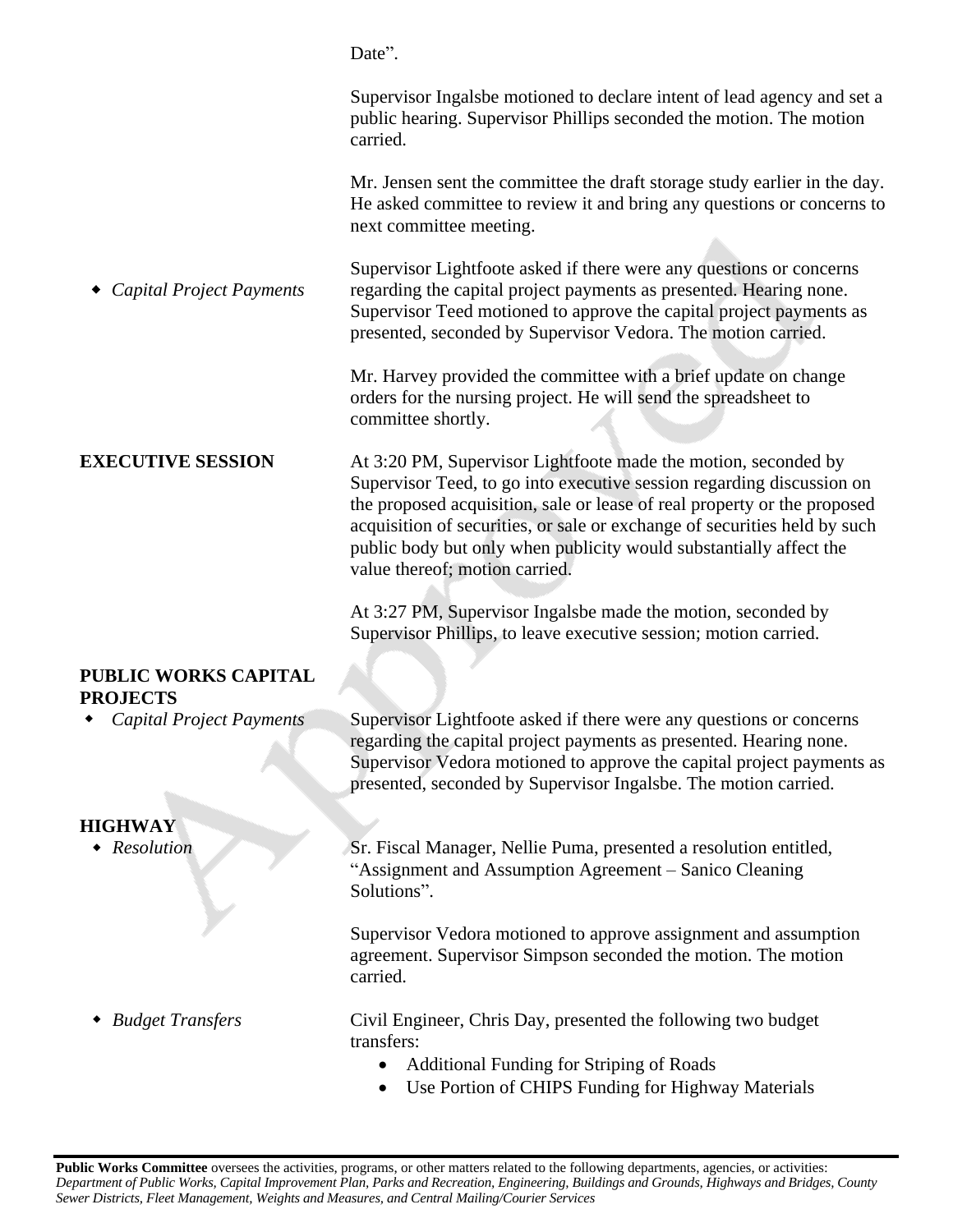Supervisor Ingalsbe motioned to approve the two budget transfers as a block. Supervisor Teed seconded the motion. The motion carried.

### **BUILDINGS AND GROUNDS**

 *Resolutions* Buildings and Grounds Supervisor, Steve Vanderbrook, presented a resolution entitled, "Renew Bid B21016 Purchase of Work Uniforms".

> Supervisor Simpson motioned to approve the renewal of bid (B21016). Supervisor Phillips seconded the motion. The motion carried.

Buildings and Grounds Supervisor, Steve Vanderbrook, presented a resolution entitled, "Accept Quote for Maintenance & Repair of Crematory at Animal Care Facility".

Supervisor Vedora motioned to approve the acceptance of the quote for the maintenance and repair of the crematory. Supervisor Teed seconded the motion. The motion carried.

Commissioner Wright presented a resolution entitled, "Amend 2022 Capital Improvement Plan and Authorize Purchase of Framing Components for Carports".

Supervisor Vedora motioned to approve the amendment to the 2022 CIP and purchase framing components for carports. Supervisor Ingalsbe seconded the motion. The motion carried.

 *Resolutions* Sr. Fiscal Manager, Nellie Puma, presented a resolution entitled, "Authorization to Enter into Agreement for Telematics Services and Agreement for Wireless Services – Enterprise Fleet Management, Inc. and T-Mobile USA, Inc.".

> Supervisor Teed motioned to approve the agreement with Enterprise Fleet Management and T-Mobile for GPS units in the County fleet. Supervisor Vastola seconded the motion. The motion carried.

Commissioner Wright presented a resolution entitled, "Authorization to Order 2023 Sheriff Fleet".

Supervisor Vedora motioned to approve the ordering of the 2023 Sheriff fleet. Supervisor Phillips seconded the motion. The motion carried.

Commissioner Wright explained that there have been problems getting vehicles. Some of their orders were canceled and other orders were not able to be filled by the manufactures anymore. When the order window opens it is very short. Commissioner Wright would like permission to order 2023 Sheriff vehicles as soon as possible with out having to come back to committee for approval. With this approval they would use fund balance to purchase them and then return funds to fund balance from the appropriate budget. It still may take 18-24 months to get the

## **FLEET**